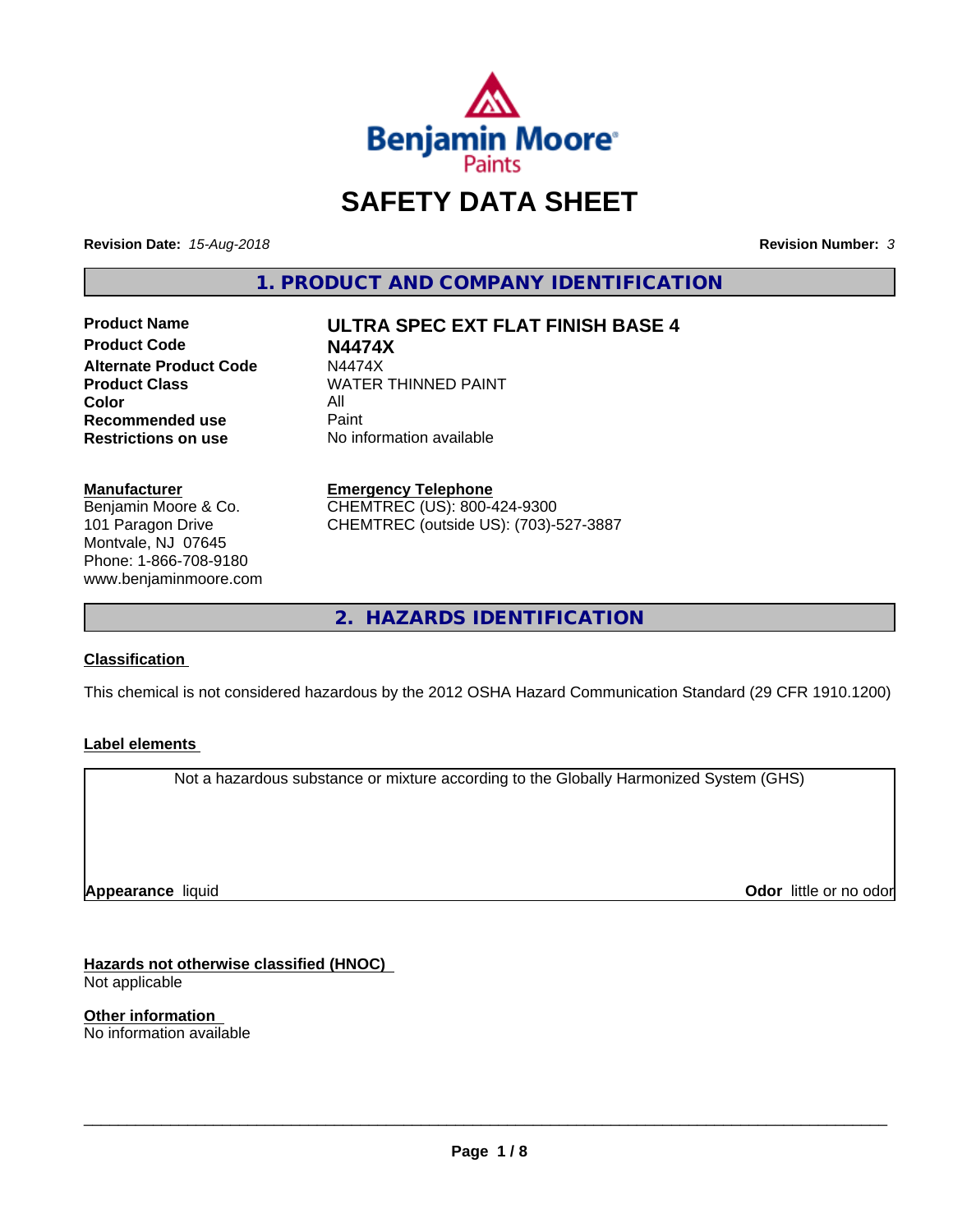# **3. COMPOSITION INFORMATION ON COMPONENTS**

| <b>Chemical name</b>            | <b>CAS No.</b> | Weight-% |
|---------------------------------|----------------|----------|
| Diatomaceous earth              | 61790-53-2     |          |
| Zinc oxide                      | 1314-13-2      |          |
| Sodium C14-C16 olefin sulfonate | 68439-57-6     | v.J      |

|                                                  | 4. FIRST AID MEASURES                                                                                    |
|--------------------------------------------------|----------------------------------------------------------------------------------------------------------|
| <b>General Advice</b>                            | No hazards which require special first aid measures.                                                     |
| <b>Eye Contact</b>                               | Rinse thoroughly with plenty of water for at least 15 minutes and consult a<br>physician.                |
| <b>Skin Contact</b>                              | Wash off immediately with soap and plenty of water while removing all<br>contaminated clothes and shoes. |
| <b>Inhalation</b>                                | Move to fresh air. If symptoms persist, call a physician.                                                |
| Ingestion                                        | Clean mouth with water and afterwards drink plenty of water. Consult a physician<br>if necessary.        |
| <b>Most Important</b><br><b>Symptoms/Effects</b> | None known.                                                                                              |
| <b>Notes To Physician</b>                        | Treat symptomatically.                                                                                   |

**5. FIRE-FIGHTING MEASURES**

| <b>Suitable Extinguishing Media</b>                                              | Use extinguishing measures that are appropriate to local<br>circumstances and the surrounding environment.                                   |
|----------------------------------------------------------------------------------|----------------------------------------------------------------------------------------------------------------------------------------------|
| <b>Protective Equipment And Precautions For</b><br><b>Firefighters</b>           | As in any fire, wear self-contained breathing apparatus<br>pressure-demand, MSHA/NIOSH (approved or equivalent)<br>and full protective gear. |
| <b>Specific Hazards Arising From The Chemical</b>                                | Closed containers may rupture if exposed to fire or<br>extreme heat.                                                                         |
| <b>Sensitivity To Mechanical Impact</b>                                          | No.                                                                                                                                          |
| <b>Sensitivity To Static Discharge</b>                                           | No.                                                                                                                                          |
| <b>Flash Point Data</b><br>Flash Point (°F)<br>Flash Point (°C)<br><b>Method</b> | Not applicable<br>Not applicable<br>Not applicable                                                                                           |
| <b>Flammability Limits In Air</b>                                                |                                                                                                                                              |
| Lower flammability limit:<br><b>Upper flammability limit:</b>                    | Not applicable<br>Not applicable                                                                                                             |
|                                                                                  |                                                                                                                                              |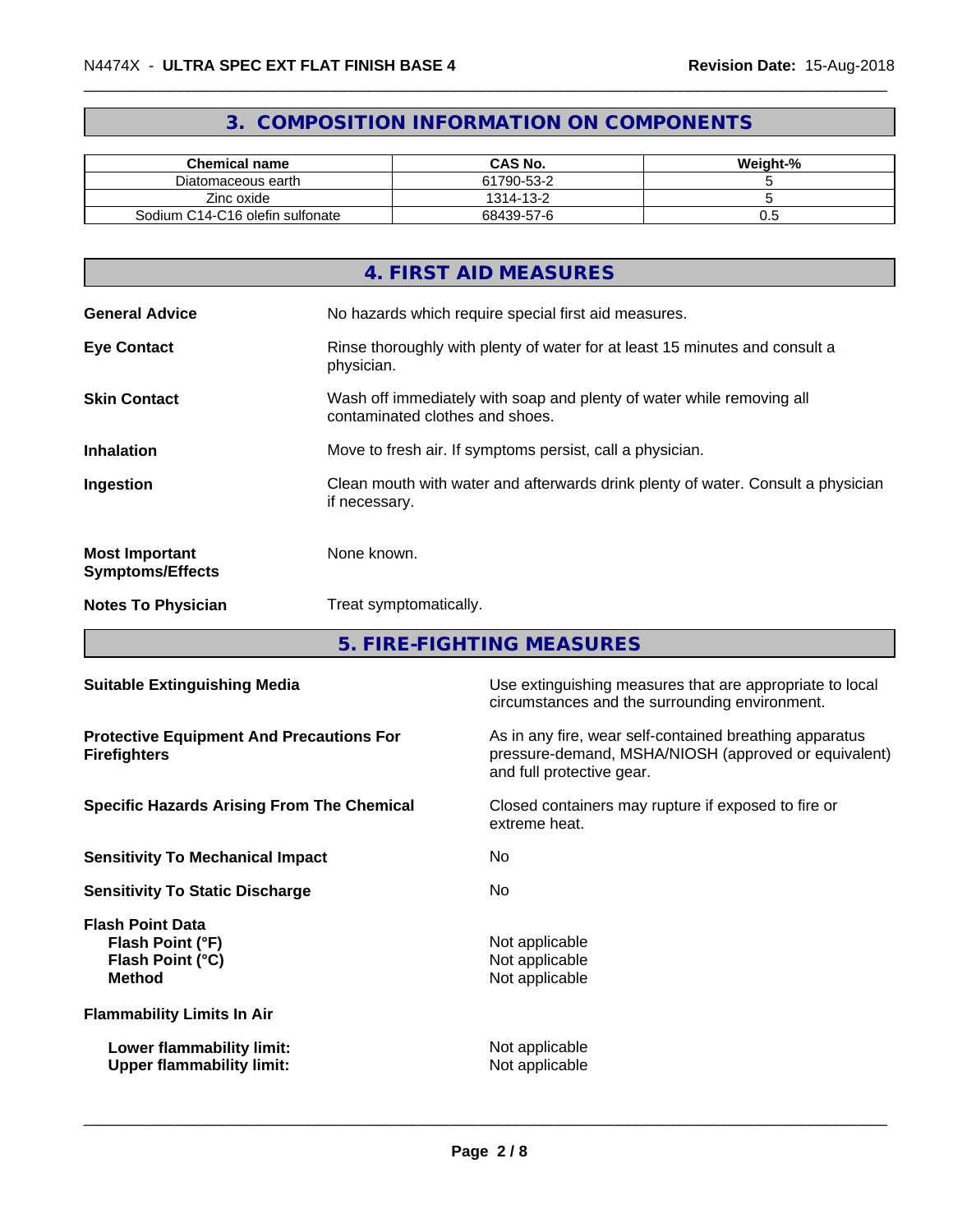| <b>NFPA</b> | Health: | <b>Flammability: 0</b> | Instability: 0 | <b>Special: Not Applicable</b> |  |
|-------------|---------|------------------------|----------------|--------------------------------|--|
|             |         |                        |                |                                |  |

#### **NFPA Legend**

- 0 Not Hazardous
- 1 Slightly
- 2 Moderate
- 3 High
- 4 Severe

*The ratings assigned are only suggested ratings, the contractor/employer has ultimate responsibilities for NFPA ratings where this system is used.*

*Additional information regarding the NFPA rating system is available from the National Fire Protection Agency (NFPA) at www.nfpa.org.*

# **6. ACCIDENTAL RELEASE MEASURES Personal Precautions** Avoid contact with skin, eyes and clothing. Ensure adequate ventilation. **Other Information** Prevent further leakage or spillage if safe to do so. **Environmental precautions** See Section 12 for additional Ecological Information. **Methods for Cleaning Up** Soak up with inert absorbent material. Sweep up and shovel into suitable containers for disposal. **7. HANDLING AND STORAGE** Handling **Handling** Avoid contact with skin, eyes and clothing. Avoid breathing vapors, spray mists or sanding dust. In case of insufficient ventilation, wear suitable respiratory equipment. **Storage Storage Keep container tightly closed. Keep out of the reach of children.**

**Incompatible Materials** No information available

# **8. EXPOSURE CONTROLS/PERSONAL PROTECTION**

#### **Exposure Limits**

| <b>Chemical name</b> | <b>ACGIH TLV</b>         | <b>OSHA PEL</b>           |
|----------------------|--------------------------|---------------------------|
| Diatomaceous earth   | N/E                      |                           |
|                      |                          | 20 mppcf - TWA            |
| Zinc oxide           | $2 \text{ mg/m}^3$ - TWA | 5 mg/m <sup>3</sup> - TWA |
|                      | 10 mg/m $3$ - STEL       | 15 mg/m $3$ - TWA         |

#### **Legend**

ACGIH - American Conference of Governmental Industrial Hygienists Exposure Limits OSHA - Occupational Safety & Health Administration Exposure Limits N/E - Not Established

**Engineering Measures** Ensure adequate ventilation, especially in confined areas.

 $\overline{\phantom{a}}$  ,  $\overline{\phantom{a}}$  ,  $\overline{\phantom{a}}$  ,  $\overline{\phantom{a}}$  ,  $\overline{\phantom{a}}$  ,  $\overline{\phantom{a}}$  ,  $\overline{\phantom{a}}$  ,  $\overline{\phantom{a}}$  ,  $\overline{\phantom{a}}$  ,  $\overline{\phantom{a}}$  ,  $\overline{\phantom{a}}$  ,  $\overline{\phantom{a}}$  ,  $\overline{\phantom{a}}$  ,  $\overline{\phantom{a}}$  ,  $\overline{\phantom{a}}$  ,  $\overline{\phantom{a}}$ 

#### **Personal Protective Equipment**

| <b>Eye/Face Protection</b> | Safety glasses with side-shields.          |
|----------------------------|--------------------------------------------|
| <b>Skin Protection</b>     | Protective gloves and impervious clothing. |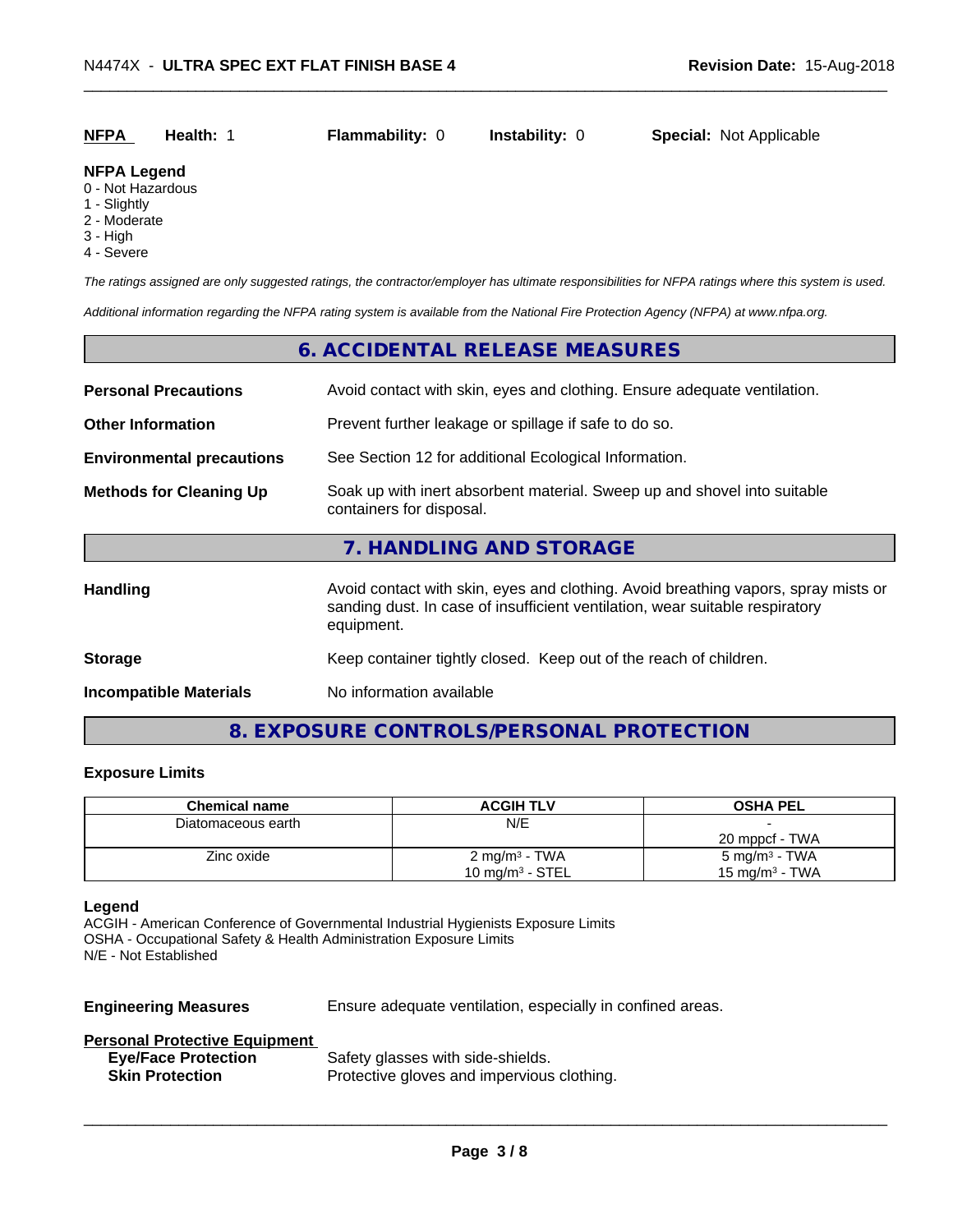**Respiratory Protection** In case of insufficient ventilation wear suitable respiratory equipment.

**Hygiene Measures** Avoid contact with skin, eyes and clothing. Remove and wash contaminated clothing before re-use. Wash thoroughly after handling.

# **9. PHYSICAL AND CHEMICAL PROPERTIES**

**Appearance** liquid **Odor Odor Odor Odor Odor** *CODOR CODOR CODOR CODOR CODOR CODOR CODOR CODOR CODOR CODOR CODOR CODOR CODOR CODOR CODOR CODOR CODOR CODOR CODOR* **Odor Threshold**<br> **Density (Ibs/gal)**<br> **Density (Ibs/gal)**<br> **No information available**<br>
10.7 - 11.1 **Density (lbs/gal) Specific Gravity** 1.28 - 1.33 **pH**<br>
Viscosity (cps) The Contract of the Contract of the Viscosity (cps) and Viscosity (cps) **Solubility(ies)** No information available **Water solubility** No information available **Evaporation Rate Evaporation Rate No information available Vapor pressure @20 °C (kPa)** No information available **Vapor density Vapor density No information available Wt. % Solids** 45 - 55 **Vol. % Solids** 30 - 40 **Wt. % Volatiles** 45 - 55 **Vol. % Volatiles** 60 - 70 **VOC Regulatory Limit (g/L)** < 50 **Boiling Point (°F)** 212 **Boiling Point (°C)** 100 **Freezing Point (°F)** 32 **Freezing Point (°C)** 0 **Flash Point (°F)**<br> **Flash Point (°C)**<br> **Flash Point (°C)**<br> **C Flash Point (°C) Method** Not applicable **Flammability (solid, gas)** Not applicable Not applicable<br>
Upper flammability limit: Not applicable **Upper flammability limit:**<br> **Lower flammability limit:**<br>
Not applicable<br>
Not applicable **Lower flammability limit: Autoignition Temperature (°F)** No information available **Autoignition Temperature (°C)** No information available **Decomposition Temperature (°F)** No information available **Decomposition Temperature (°C)**<br> **Partition coefficient**<br> **Partition coefficient**<br> **No** information available

**Viscosity (cps)** No information available **No information available** 

# **10. STABILITY AND REACTIVITY**

| <b>Reactivity</b>                         | Not Applicable                           |
|-------------------------------------------|------------------------------------------|
| <b>Chemical Stability</b>                 | Stable under normal conditions.          |
| <b>Conditions to avoid</b>                | Prevent from freezing.                   |
| <b>Incompatible Materials</b>             | No materials to be especially mentioned. |
| <b>Hazardous Decomposition Products</b>   | None under normal use.                   |
| <b>Possibility of hazardous reactions</b> | None under normal conditions of use.     |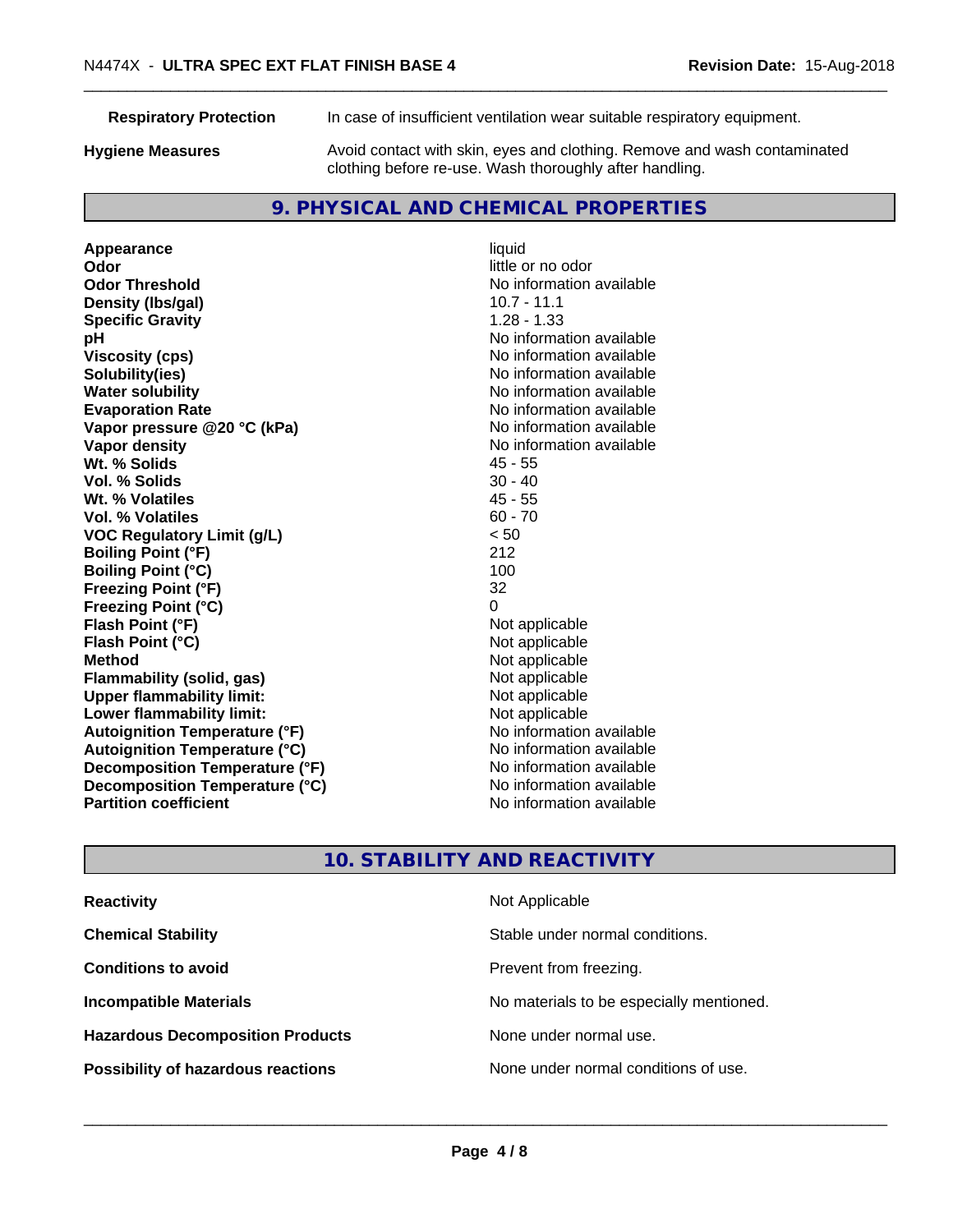# **11. TOXICOLOGICAL INFORMATION**

| <b>Product Information</b>                                                            |                                                                                            |
|---------------------------------------------------------------------------------------|--------------------------------------------------------------------------------------------|
| Information on likely routes of exposure                                              |                                                                                            |
| <b>Principal Routes of Exposure</b>                                                   | Eye contact, skin contact and inhalation.                                                  |
| <b>Acute Toxicity</b>                                                                 |                                                                                            |
| <b>Product Information</b>                                                            | No information available                                                                   |
|                                                                                       |                                                                                            |
|                                                                                       | Symptoms related to the physical, chemical and toxicological characteristics               |
| <b>Symptoms</b>                                                                       | No information available                                                                   |
|                                                                                       | Delayed and immediate effects as well as chronic effects from short and long-term exposure |
| Eye contact                                                                           | May cause slight irritation.                                                               |
| <b>Skin contact</b>                                                                   | Substance may cause slight skin irritation. Prolonged or repeated contact may dry          |
| <b>Inhalation</b>                                                                     | skin and cause irritation.<br>May cause irritation of respiratory tract.                   |
| Ingestion                                                                             | Ingestion may cause gastrointestinal irritation, nausea, vomiting and diarrhea.            |
| <b>Sensitization</b>                                                                  | No information available                                                                   |
| <b>Neurological Effects</b>                                                           | No information available.                                                                  |
| <b>Mutagenic Effects</b>                                                              | No information available.                                                                  |
| <b>Reproductive Effects</b>                                                           | No information available.                                                                  |
| <b>Developmental Effects</b>                                                          | No information available.                                                                  |
| <b>Target organ effects</b>                                                           | No information available.                                                                  |
| <b>STOT - single exposure</b>                                                         | No information available.                                                                  |
| <b>STOT - repeated exposure</b>                                                       | No information available.                                                                  |
| Other adverse effects                                                                 | No information available.                                                                  |
| <b>Aspiration Hazard</b>                                                              | No information available                                                                   |
| <b>Numerical measures of toxicity</b>                                                 |                                                                                            |
| <b>ATEmix (oral)</b>                                                                  | 305739                                                                                     |
| <b>Component Information</b>                                                          |                                                                                            |
| Zinc oxide                                                                            |                                                                                            |
| D50 Oral: 5000 mg/kg (Rat)                                                            |                                                                                            |
| LC50 Inhalation (Dust): $> 5700$ mg/m <sup>3</sup> (Rat, 4 hr.)                       |                                                                                            |
| Carcinogenicity                                                                       |                                                                                            |
|                                                                                       | There are no known carcinogenic chemicals in this product above reportable levels.         |
| Legend                                                                                |                                                                                            |
| IARC - International Agency for Research on Cancer<br>NTP - National Toxicity Program |                                                                                            |

OSHA - Occupational Safety & Health Administration

**12. ECOLOGICAL INFORMATION**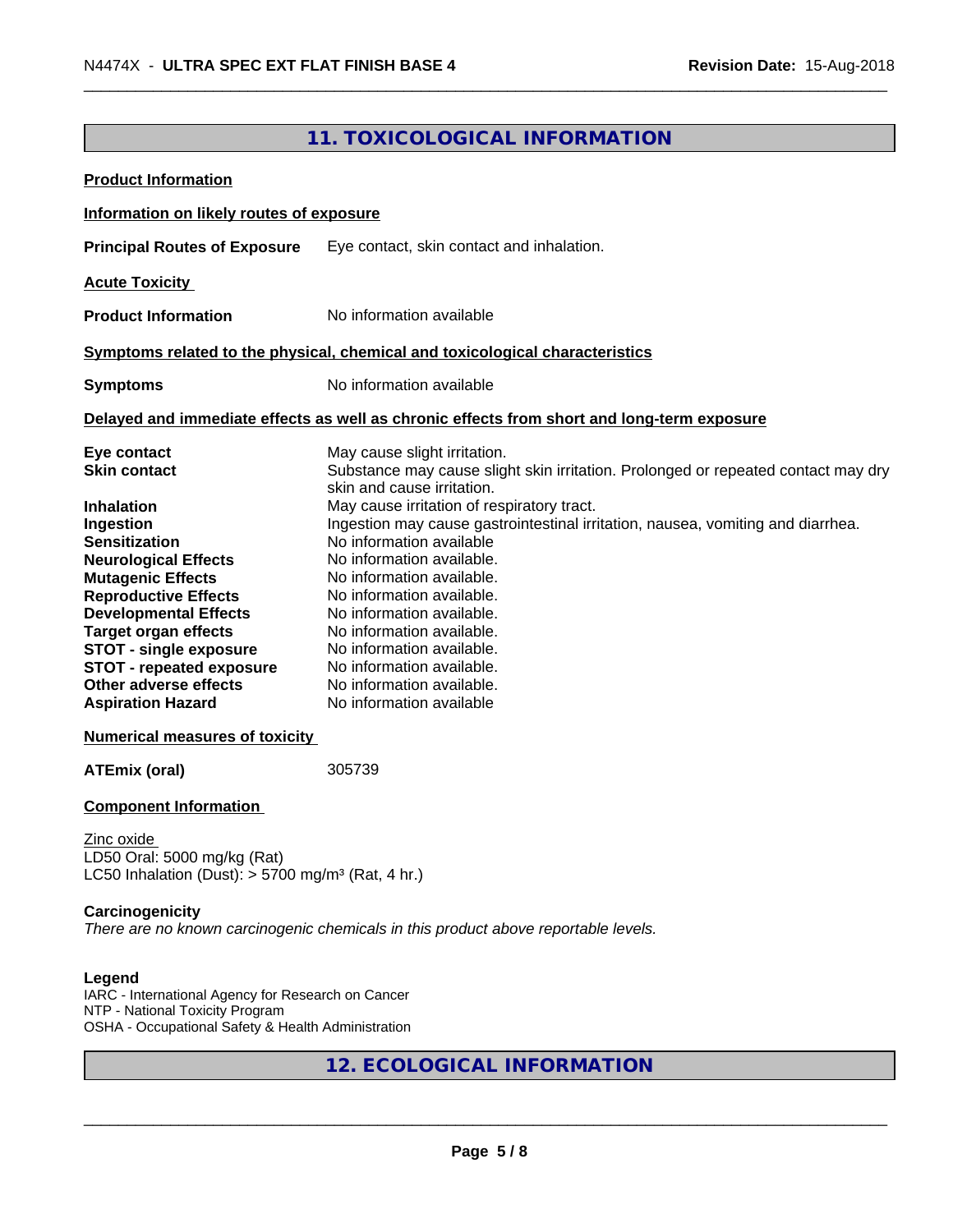## **Ecotoxicity Effects**

The environmental impact of this product has not been fully investigated.

#### **Product Information**

#### **Acute Toxicity to Fish**

No information available

#### **Acute Toxicity to Aquatic Invertebrates**

No information available

#### **Acute Toxicity to Aquatic Plants**

No information available

#### **Persistence / Degradability**

No information available.

#### **Bioaccumulation**

No information available.

#### **Mobility in Environmental Media**

No information available.

#### **Ozone**

No information available

#### **Component Information**

### **Acute Toxicity to Fish**

No information available

#### **Acute Toxicity to Aquatic Invertebrates**

No information available

#### **Acute Toxicity to Aquatic Plants**

No information available

|                              | 13. DISPOSAL CONSIDERATIONS                                                                                                                                                                                               |
|------------------------------|---------------------------------------------------------------------------------------------------------------------------------------------------------------------------------------------------------------------------|
| <b>Waste Disposal Method</b> | Dispose of in accordance with federal, state, and local regulations. Local<br>requirements may vary, consult your sanitation department or state-designated<br>environmental protection agency for more disposal options. |
|                              | 14. TRANSPORT INFORMATION                                                                                                                                                                                                 |
| DOT                          | Not regulated                                                                                                                                                                                                             |
| ICAO / IATA                  | Not regulated                                                                                                                                                                                                             |
| IMDG / IMO                   | Not regulated                                                                                                                                                                                                             |
|                              |                                                                                                                                                                                                                           |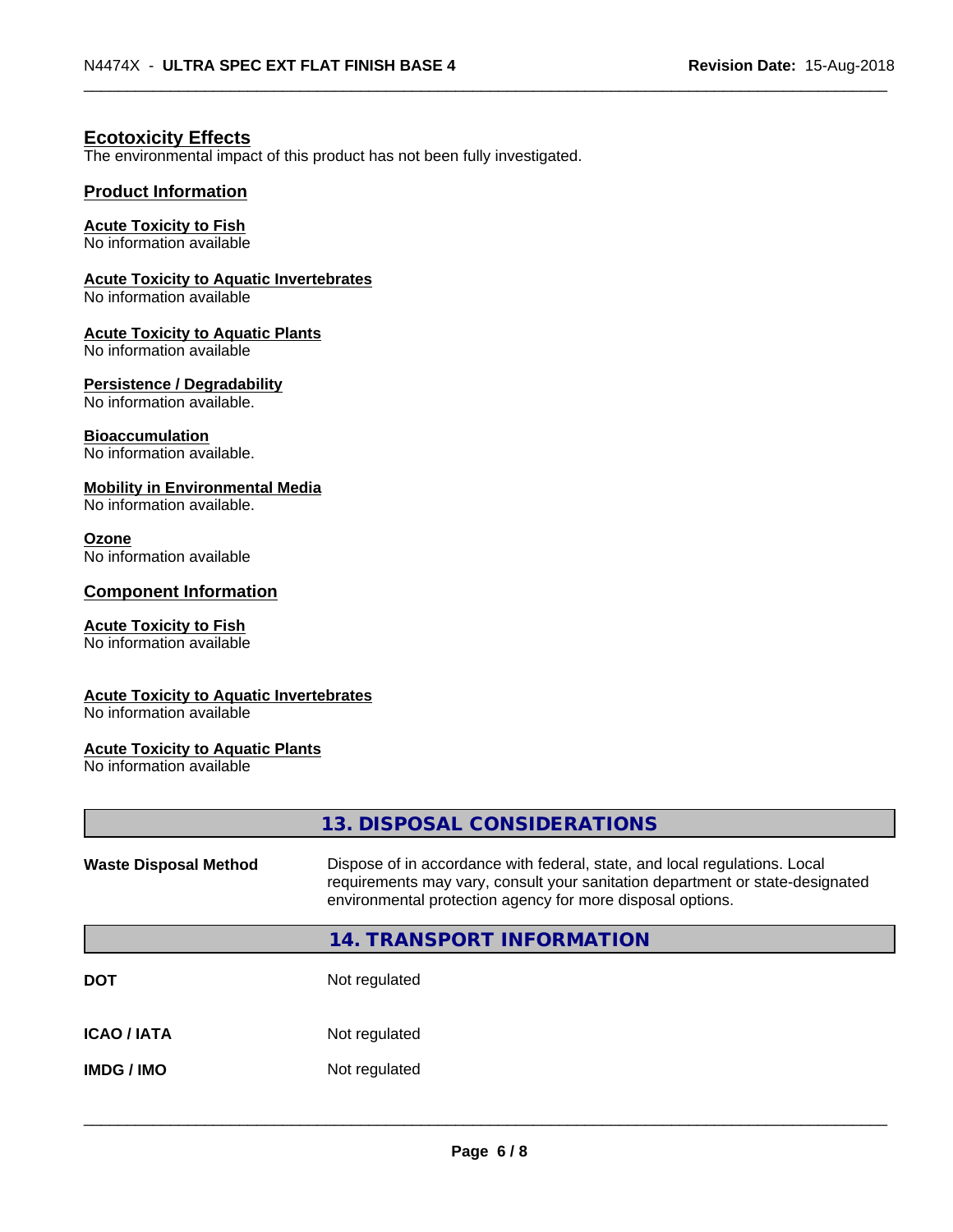# **15. REGULATORY INFORMATION**

# **International Inventories**

| <b>TSCA: United States</b> | Yes - All components are listed or exempt. |
|----------------------------|--------------------------------------------|
| <b>DSL: Canada</b>         | Yes - All components are listed or exempt. |

### **Federal Regulations**

#### **SARA 311/312 hazardous categorization**

| Acute health hazard               | Nο |  |
|-----------------------------------|----|--|
| Chronic Health Hazard             | Nο |  |
| Fire hazard                       | N٥ |  |
| Sudden release of pressure hazard | Nο |  |
| Reactive Hazard                   | Nο |  |

#### **SARA 313**

Section 313 of Title III of the Superfund Amendments and Reauthorization Act of 1986 (SARA). This product contains a chemical or chemicals which are subject to the reporting requirements of the Act and Title 40 of the Code of Federal Regulations, Part 372:

| <b>Chemical name</b> | CAS No.   | Weight-% | <b>CERCLA/SARA 313</b><br>(de minimis concentration) |
|----------------------|-----------|----------|------------------------------------------------------|
| Zinc oxide           | 1314-13-2 |          |                                                      |

#### **Clean Air Act,Section 112 Hazardous Air Pollutants (HAPs) (see 40 CFR 61)**

This product contains the following HAPs:

#### *None*

# **US State Regulations**

#### **California Proposition 65**

**AVIMARNING:** Cancer and Reproductive Harm– www.P65warnings.ca.gov

#### **State Right-to-Know**

| <b>Chemical name</b>      | massachusetts | . Jersev<br><b>New</b> | าnsvlvania |
|---------------------------|---------------|------------------------|------------|
| - -<br>Diatomaceous earth |               |                        |            |
| –.<br>∠inc oxide<br>୵୴    |               |                        |            |

# **Legend**

X - Listed

# **16. OTHER INFORMATION**